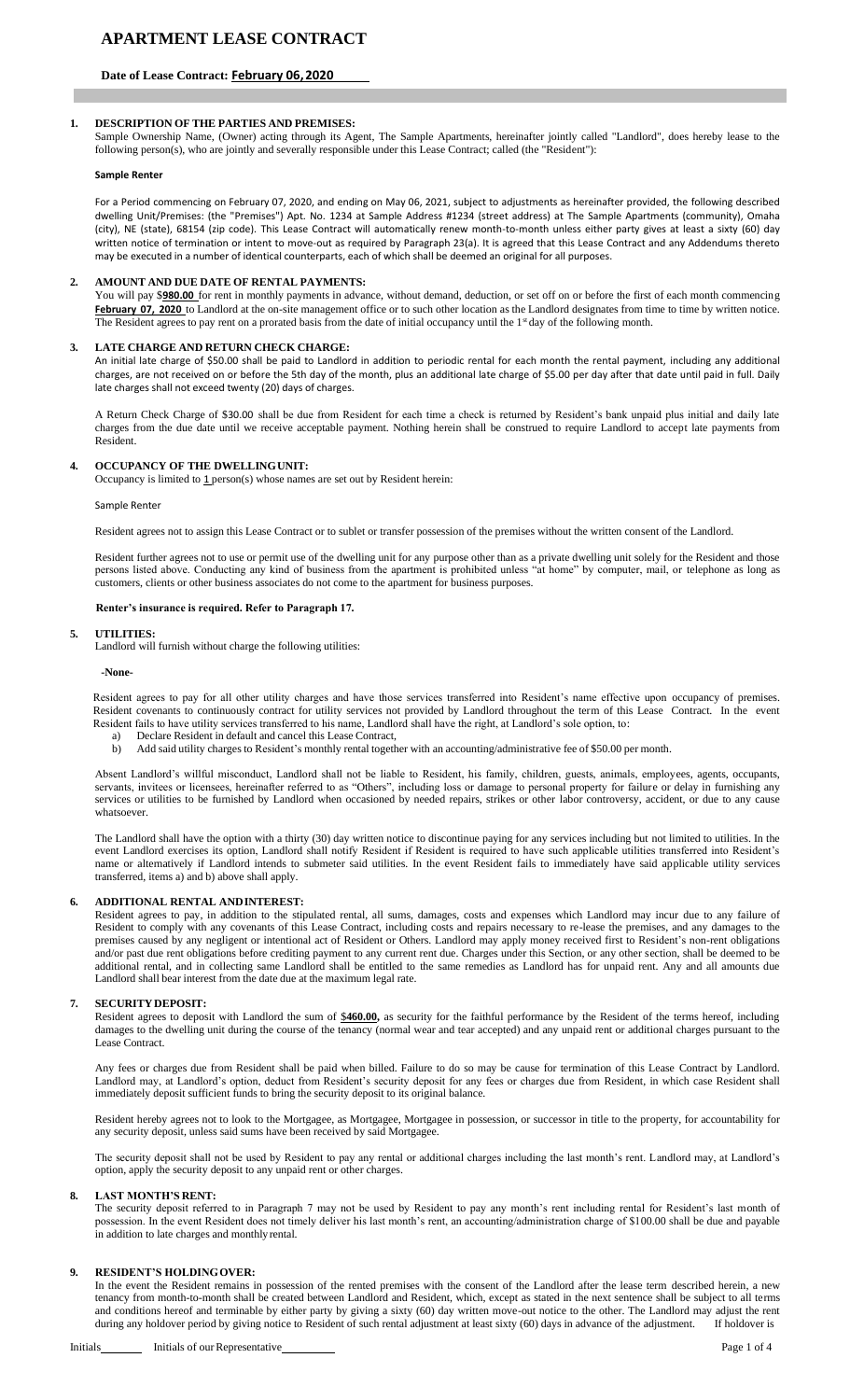without the consent of Landlord then the rent shall immediately become 150% of the then current monthly rental and an amount equal to the actual damage sustained by Landlord and reasonable attorney fees allowed by court whichever is higher.

# **10. USE AND MAINTENANCE OFPREMISES:**

- Resident hereby agrees: a) To use the highest degree of care to keep the premises safe, clean and sanitary, and to comply with applicable standards of the Housing and Building Codes;
- b) to not keep pets or animals of any kind on the premises, or install a waterbed without the prior written consent of the Landlord;
- c) to not make any changes, remodel, redecorate, or add or change any lock, without the prior written consent of the Landlord;
- d) that nothing shall be attached to or hung from the walls weighing more than one pound without the prior written consent of the Landlord;
- e) to use all electrical, plumbing, heating, ventilating, air conditioning and other facilities in a reasonable manner; f) to turn off water faucets, lights, and electrical appliances when not in use. Resident agrees to keep heating and cooling equipment powered on and set
- at reasonable temperature levels to prevent deterioration of the premises and residents' property. g) to keep the apartment heated to at least sixty (60) degrees, keep kitchen cabinets and vanities open, and drip hot and cold water faucets twenty-four (24) hours a day during freezing weather;
- h) to refrain from littering, damaging, impairing the use of or removal of any part of the premises and not permit Others to do so;
- i) to conduct himself and assure that the conduct of Others is in a manner which will not disturb his neighbor's peaceful enjoyment of the premises and to conduct himself and to assure that the conduct of Others is in such a manner as not to harass, embarrass, or needlessly make complaints to Landlord's agents andemployees;
- j) to not engage in or allow occupants or guests to engage in criminal conduct, loud, obnoxious or violent behavior or to disturb, threaten and/or pose a threat to the safety, health, rights, comfort or convenience of Residents, agents and staff or others in or near the apartment community or elsewhere;
- k) to, except for normal wear and tear, pay for all repairs resulting from his use of premises by Resident or Others, such payment shall be for the full cost to repair or replace damaged property;
- l) to not install any additional major appliances without the prior written consent of Landlord. If allowed, Resident agrees to pay additional utility costs for same;
- m) to not carry on any use of premises which would be deemed hazardous by the insurance carrier of the premises;
- n) to not use anywhere in the apartment community candles or kerosene lamps;
- o) to store on the premises bicycles, automobiles and motorcycles only in areas specifically approved by Landlord; p) to acknowledge that tile floors may be present in the residence and as such Resident agrees to use proper care to protect their personal safety by using floor mats in potential wet areas including bathrooms, kitchens, and entry ways;
- q) to promptly notify Landlord of any known need for repairs to the dwelling unit or premises including, but not limited to, dripping water faucets, running toilets, defective appliances, broken windows, broken doors, or any other defective part of the premises;
- r) air conditioning problems are not normally an emergency. If air conditioning malfunctions, you must notify our representative as soon as possible during normal business hours. Rent will not abate in whole or in part;
- s) to hold Landlord harmless for any loss or liability, including attorney fees, for any personal injury or accident sustained by Resident or Others, except where said injury results from the active and actionable gross negligence of the Landlord;
- t) to not create any waste or nuisance on or about the grounds orpremises;
- u) to not possess a weapon prohibited by state law, or discharge a firearm in the apartment community; or display or possess a gun or other weapon in the common area in a way that may alarmothers;
- v) to not use the balcony to accommodate groups of people and/or dynamic activities, such as dancing or jumping, which can impose a significant additional load. Residents are hereby warned that they shall be held liable for any and all damages that result from disregarding appropriate weight limits and applicable building codes and other state and federal laws. Check your balcony regularly for any wear and tear or deterioration and notify us immediately in such instance. In the event maintenance issues arise, refrain from use of your balcony until further directed byLandlord.

# **11. CONDITION OFPREMISES:**

Within three (3) days of move-in, Resident shall inspect the dwelling unit and then sign and deliver to Landlord a report as to its condition. By signing said report, Resident acknowledges acceptance of the dwelling unit and that it is at the time of inspection in good order, repair, and in a safe, clean and tenantable condition except as specifically accepted by the Resident. When Resident vacates, Landlord shall inspect the dwelling unit and Landlord will give Resident a written statement of charges, if any, which Resident shall immediately pay. Resident acknowledges receipt of Landlord's schedule of move-out charges.

### **12. ALTERATIONS, ADDITIONS OR IMPROVEMENTS:**

Without Landlord's prior written consent, Resident shall not make any alterations, additions, improvements, or changes in the premises, whether exterior or interior, or to the equipment or fixtures provided therein by Landlord, or install any equipment that may necessitate any changes or additions to, or require abnormal usage of water, heat, cooling or electrical system, nor paint nor paper, without Landlord's prior written consent. Any alterations, additions or improvements or changes which Landlord permits shall become the property of Landlord and shall remain on the premises at the termination of Resident's occupancy. Landlord may, at Landlord's sole option, require premises to be returned to its original state.

#### **13. RIGHT OFINSPECTION:**

Resident agrees that the duly authorized agent, employee, or representative of the Landlord shall be entitled to enter Resident's dwelling unit for purposes of inspecting the conditions therein, or making necessary or agreed repairs or improvements thereon during reasonable hours upon twenty-four (24) hours notice to Resident; provided, however, that the Landlord shall have the right to enter Resident's dwelling without prior notice to perform maintenance required by the Resident, or if Landlord reasonably believes an emergency exists which requires such entrance. Landlord will act with customary diligence to make repairs. Rent will not abate in whole or in part. The required sixty (60) day notice as described in Paragraph 23(a) hereof, shall be deemed notice to Resident of Landlord's intent to enter the dwelling unit to show said unit to prospective residents and repairmen at times in anticipation of the vacancy by the Resident.

# **14. VEHICLES:**

Resident hereby grants Landlord the undisputed right without liability to remove any vehicle(s) from any parking space (or carport, if any) that remain stationary for two (2) consecutive days after a twenty-four (24) hour notice has been left on the vehicle. Resident further agrees that any vehicle owned by Resident remaining on the property after the termination of occupancy may be immediately removed by Landlord with full immunity from damages for such removal. Resident agrees and acknowledges that any assigned or unassigned parking spaces (or carport, if any) available for use by Resident are limited to private passenger vehicles, and Resident shall have no right to store any recreational vehicle, commercial vehicle, truck, boat, trailer, furniture, appliances or any other property on said parking space/spaces (or said carport), without written consent of Landlord. Car repairs/washing, if permitted, shall be performed in designated areas only.

# **15. INDEMNIFICATION:**

Landlord is not liable to any resident, occupant, invitee or guest in connection with personal injury or damage, loss of personal property, or loss of business or personal income, from any cause, including but not limited to fire, smoke, rain, flood, water leaks, pipe leaks, hail, ice, snow, lightning, wind, explosions, vandalism, theft, interruption of utilities, and negligent or intentional acts of residents, occupants, invitees or guests.

# **16. LIABILITY:**

Resident agrees that all property kept in the Premises shall be at the risk of Resident. Resident further agrees to indemnify and hold Agent and Owner harmless from any loss, lawsuit, or damages incurred as a result of any loss or damage sustained by action of any third party, fire, water, theft, or the elements, or for loss of any articles from any cause from said Apartment or any other portion of the Premises. Resident also indemnifies and holds Agent and Owner harmless from any lawsuit or damages resulting from any injury to Resident or Others entering the Apartment building property of which the premises is a part. Resident shall be responsible for obtaining fire, extended coverage and liability insurance with respect to the contents of the Apartment.

# **17. INSURANCE:**

Resident's personal property is not insured or covered by Landlord for loss of any kind, including without limitation, loss due to theft, fire, smoke, wind, rain, lightening, seismic occurrence or water damage.

Evidence of renter's insurance is required at the time of occupancy and Resident agrees to maintain such Renter's Insurance throughout its residency. The renter's insurance to be maintained by Resident shall include a personal liability coverage to a minimum of \$100,000.00. Resident agrees to provide proof of such renter's insurance from time to time as requested by Landlord.

#### **18. GENERAL CLAUSES:**

Exercising one remedy won't constitute an election or waiver of other remedies. Unless prohibited by law or the respective insurance policies, insurance subrogation is waived by all parties. All remedies are cumulative. No employee, agent, or management company is personally liable for any of our contractual, statutory, or other obligations merely by virtue of acting on our behalf. Neither an invalid clause nor the omission of initials on any page invalidates this Lease Contract. All notices and documents may be in English and, at our option, in any language that you read or speak. All provisions regarding our non-liability and non-duty apply to our employees, agents, and management companies.

This Lease Contract and the residency arising hereunder are and shall always be subordinate to the operation and effect of any mortgage or deed of trust which may now or hereafter affect the leased premises and to all renewals, modifications, consolidations, replacements and extensions thereof. This clause is self-operative and no further instrument shall be needed in order to effectuate the subordination.

# **19. DAMAGE OR DESTRUCTION OF PREMISES:**

Initials Initials of our Representative Page 2 of 4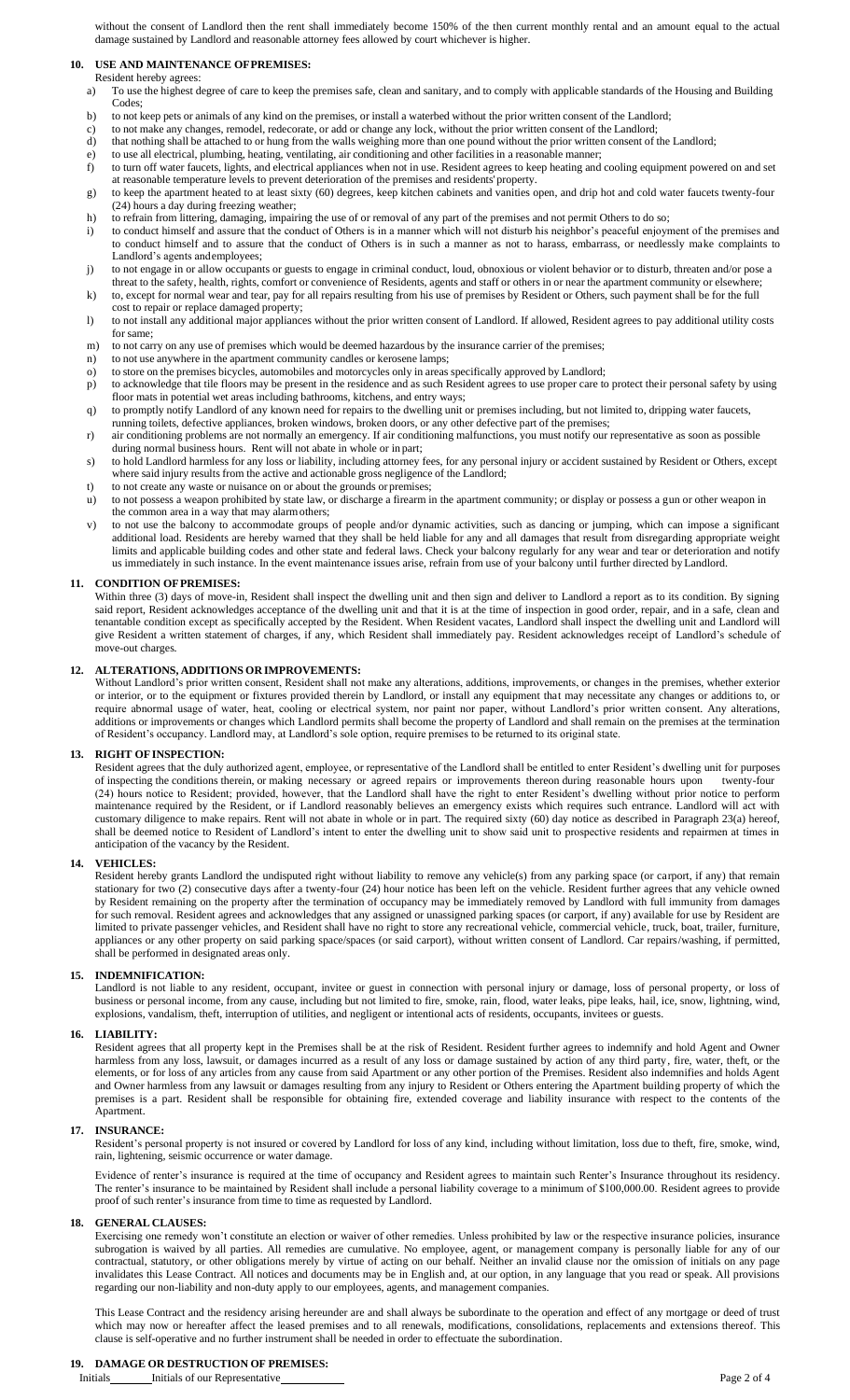Other than through Resident's negligence or willful act or that of Others, if the leased premises or any part thereof shall sustain damage by fire or other casualty, but a substantial part continues to be fit for occupancy and use, then a fair and just proportion of the rent, according to the nature and the extent of the damage, shall be suspended, and so continue until said premises are repaired by Landlord for full occupancy by Resident. If the premises shall be so damaged to an extent that enjoyment of the unit is substantially impaired, the Resident may terminate this Lease Contract by giving written notice of his intention to do so within fourteen (14) days after such casualty. If the premises are damaged to an extent that repairs are unfeasible, or Landlord elects not to repair the premises, then Landlord may terminate the Lease Contract and rental payments shall abate from the date of termination of the Lease Contract.

# **20. RESIDENT ABSENCE:**

Resident shall notify Landlord in writing of any anticipated extended absence from the premises in excess of seven (7) days, no later than the first day of the extended absence. During the absence, Landlord may enter the dwelling unit at times necessary for inspection to preserve the premises.

# **21. RULES ANDREGULATIONS:**

Resident agrees to abide by such necessary and reasonable regulations as may be promulgated during the term of this Lease Contract by Landlord, provided that the purpose of said rules, which shall apply to all Residents, is to promote the appearance, safety and convenience of the premises for the welfare of all Residents to preserve the Landlord's property from abusive use, and to fairly distribute services and facilities to all Residents. The Residents shall be provided with a copy of the written Rules and Regulations now in effect and shall be given thirty (30) days written notice of any changes.

# **22. EVENTS OF DEFAULT:**

At the option of the Landlord, the following shall be considered Events of Default under this Lease Contract:

- a) Nonpayment of rent, or any other charges or any part thereof, at times herein before specified.
- b) Default in the performance of or the compliance with any other term or condition of this Lease Contract.
- c) If at any time during the course of the Lease Contract, there shall be filed by or against the Resident in any court a petition in bankruptcy or insolvency or for reorganization or appointment of a receiver or trustee of all or a portion of the property of the Resident, or if the Resident makes an assignment for the benefit of hiscreditors.
- d) If Resident materially misrepresents or does not accurately complete any provision of a rental application form required by Landlord.

### **23. TERMINATION OF LEASECONTRACT:**

- a) This Lease Contract, or any extension thereof, may be terminated at the end of the lease term, or any extension thereof, by either party, provided advance written notice is given to the other party of your move out date (per Paragraph 26). The number of days of the advance notice must be at least the number of days of notice required in paragraph 1 - even if the Lease Contract has become a month-to-month contract. Your move-out notice must not terminate the Lease Contract sooner than the end of the Lease Contract term or renewal period.
- b) This Lease Contract may be terminated by the Landlord after the occurrence of one of the default provisions in Paragraph 22. Specifically, this Lease Contract may be terminated by the Landlord in the event Resident fails to pay rent within three (3) days of written notice by Landlord. It may also be terminated by Landlord at the end of thirty (30) days after notice of a material non-compliance of this Lease Contract if the Resident has failed to correct said non-compliance within fourteen (14) days of a notice of said non-compliance. If a breach is corrected within the original fourteen (14) day notice period, and substantially the same breach occurs within six (6) months of the first notice of breach of this Lease Contract, the Landlord may require Resident to vacate the dwelling unit with fourteen (14) days of said second notice. This Lease Contract may also be terminated by a three (3) day written notice from the Landlord of a material non-compliance of this Lease Contract where the non-compliance cannot be corrected or remedied.
- c) If the Resident vacates the dwelling unit or the Landlord terminates this Lease Contract prior to the end of the term or agreed extension thereof, Resident shall remain responsible for all amounts due for the remainder of the term or extension of this Lease Contract; provided however, that if Landlord re-leases the dwelling unit, Resident's costs shall cease as of the date of occupancy by the new Resident. Landlord may, at its discretion, as agent for the Resident, relet the demised premises, or any part thereof, for the whole or any part of the then unexpired term, and may receive and collect all rent payable by virtue of such reletting and, at Landlord's option, hold Resident liable for the difference between the rent that would have been payable under this Lease Contract during the balance of the unexpired term, if the Lease Contract had continued in force, and the net rent for such period realized by Landlord by means of reletting. In addition to paying to Landlord all rent and additional rent through the date of occupancy by the new Resident, re-leasing fees shall be paid by the Resident to the Landlord in the amount of:

# 1) \$833.00 and

2) The costs of painting, cleaning, repairing and shampooing as necessary to re-rent the dwelling unit.

d) After a notice under Paragraph 23(a), above, is given to the Landlord by the Resident, Landlord shall have the right to show the dwelling unit for the purpose of re-renting. Resident agrees to leave the dwelling unit in as clean and good condition as when rented (reasonable wear and tear accepted), and to return the keys to Landlord, which action shall establish the date and time of vacation of the premises by the Resident. It is agreed that it is Resident's responsibility to provide written notification of his forwarding address to Landlord. In the event Resident fails to return all keys, Resident may be charged for the expense of re-keying to secure the apartment building.

### **24. RECEPTION PERSONNEL AND OTHER SUCH SYSTEMS DETERRENTS:**

- a) You acknowledge, agree and understand that Owner has furnished Deterrents on the Property for the sole purpose of protecting the property and not for Your security or that of Others. You further acknowledge, agree and understand that any benefit You may receive from the Deterrents is only incidental to the existence of the Deterrents.
- b) You acknowledge, agree and understand that the installation or use of the Deterrents shall not in any way prevent Owner, at any time from permanently removing or discontinuing the use of the Deterrents. Owner has absolutely no obligation to continue to maintain the Deterrents and should Owner elect, at any time, to remove or discontinue the use of the Deterrents, the removal shall not be a breach of any expressed or implied warranty, covenant or obligation.
- c) You acknowledge, agree and understand it is Your responsibility to learn how to use the Deterrents. You agree to use reasonable care in the operation of the Deterrents and to comply with any and all instructions, rules or procedures instituted by Owner from time to time.
- d) You acknowledge, agree and understand that Your security is the responsibility of the local law enforcement agency and Yourself. In the event that You are in need of police protection of any kind, You will contact the local law enforcement agency. Owner is not obligated under any circumstances to send personnel to Your unit in response to Your security inquiry or request. You should not contact the answering service or management office for Your security needs, for this could only delay the response time. We are not responsible for obtaining criminal-history checks on any residents, occupants, guests, or contractors in the apartment community. You must make a written report to our representative and to the appropriate local law-enforcement agency if You or any occupant or guest is affected by a crime. Upon Landlord request You must also furnish a copy of the incident report from the local law-enforcement agency.
- You acknowledge, agree and understand that Owner's installation or use of the Deterrents does not constitute a voluntary undertaking, representation or agreement by Owner to provide security to You, Your family, Your guests or other occupants of Your Unit. There is absolutely no guarantee that the presence of a Deterrent will in any way increase Your personal security or the safety of Others or their respective belongings. Owner is not an insurer of You or Others and you agree to assume all responsibility for obtaining insurance to cover losses of all types. You acknowledge that Your personal security is Your sole responsibility.
- f) You acknowledge, agree and understand that Owner has made no representation, written or oral, as to the safety records of the property. Owner's agents are not authorized to make any representations written or oral as to the safety records of the Community or alter the terms and conditions. You agree to contact the local police to make such determination.
- g) You acknowledge, agree and understand that Owner is not liable to You or Others for any injury, damage or loss whatsoever which is caused as a result of any problem, defect, malfunction or failure of the performance of the Deterrents. You further agree that Owner is not liable for injury, assault, vandalism or any other crime. You acknowledge that neither Owner nor Owner's agents, contractors, employees or representatives shall not be liable in any way for any disruption in the operation or performance of the Deterrents. In consideration of Owner's attempt to better serve You by protecting the Property, You agree that You shall never make demand upon, look to, institute to prosecute suit against Owner, or any of Owner's agents, contractors, employees or representatives, their heirs, successors or assigns, for any damages, costs, loss of personal property, damage or injury to Your person as a result of, arising out of or incidental to the installation, removal, operation, repair or replacement, or use of the Deterrents. This is an express covenant not to sue and You release Owner, Owner's agents, contractors, employees and representatives, their heirs, successors and assigns of and from any and all liability connected with the Deterrents.
- h) In the event Owner is found liable for any loss or injury as a result of Owner's installation or use of the Deterrents, notwithstanding Your express waiver of Owner's responsibility with respect to the Deterrents, You agree to waive and relinquish all right to proceed against Owner except to the extent of Owner's interest in the Property of which Your Unit is a part.

# **25. EMINENT DOMAIN:**

If the dwelling unit in whole or part shall be taken by any public authority under the power of eminent domain, then the term of this Lease Contract shall cease except for the purpose of enforcing rights that may have accrued there under. At said time the rental shall be accounted for between Landlord and Resident, Resident paying up to such date and Landlord refunding the rent collected beyond such date on a prorata basis. All damages awarded for the taking by the public authority under eminent domain shall belong to and be the property of the Landlord.

#### **26. NOTICES:**

Any notice required hereunder shall be deemed sufficient if delivered in writing to Resident personally, or by U.S. Mail, properly addressed to the Resident, postage paid, or delivered by hand or mailed to Resident's last known address. For purposes of this Lease Contract, address of the dwelling unit above shall be deemed by Resident as the place for receipt of all communications. Notice to Landlord must be in writing and either hand-delivered to Landlord or its authorized Agent or mailed, properly addressed, postage paid to the following address: